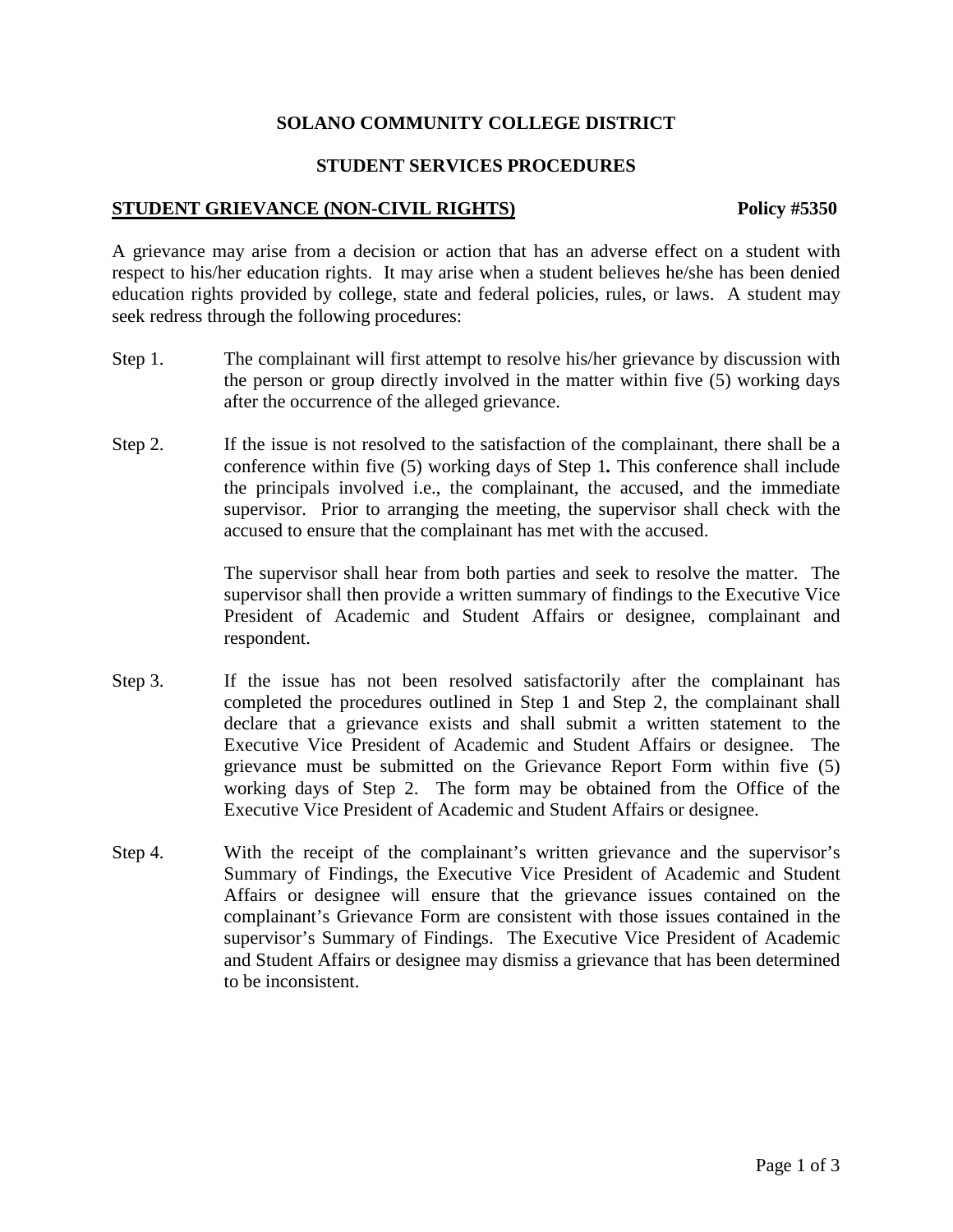# **SOLANO COMMUNITY COLLEGE DISTRICT**

## **STUDENT SERVICES PROCEDURES**

#### **STUDENT GRIEVANCE (NON-CIVIL RIGHTS) (Continued)** Policy #5350

Step 5. If needed, the Executive Vice President of Academic and Student Affairs or designee shall set the time, date, and location for a formal grievance hearing. The hearing shall be held within ten (10) working days of the grievance being submitted.

## **Grievance Hearing**

- 1. The grievance hearing shall involve the complainant, the accused, the appropriate supervisor, and the Executive Vice President of Academic and Student Affairs or designee. The principals involved in the matter may have one representative present at the grievance hearing.
- 2. Individuals participating in the grievance hearing shall discuss the charge(s), hear testimony, receive all available evidence pertaining to the charge(s), and when appropriate, examine witnesses. Either party will be notified in advance of the hearing if witnesses will be present.
- 3. The complainant shall assume the burden of proof.
- 4. The Executive Vice President of Academic and Student Affairs or designee shall judge the testimony and evidence and limit the investigation strictly to the complainant's charge(s).
- 5. A record of the proceedings shall be maintained by the Executive Vice President of Academic and Student Affairs or designee. A transcript of the hearing will be provided to the complainant and to the accused.
- 6. Within ten (10) working days after the grievance hearing, the Executive Vice President of Academic and Student Affairs or designee shall submit his/her recommendation(s) to the Superintendent/President. If the Superintendent-President is involved in the dispute, the recommendation(s) shall be forwarded to the District Governing Board.
- 7. Within five (5) working days of the receipt of the Vice President of Student Service's recommendation, the Superintendent/President shall render a decision and shall forward it to the complainant and to the accused.